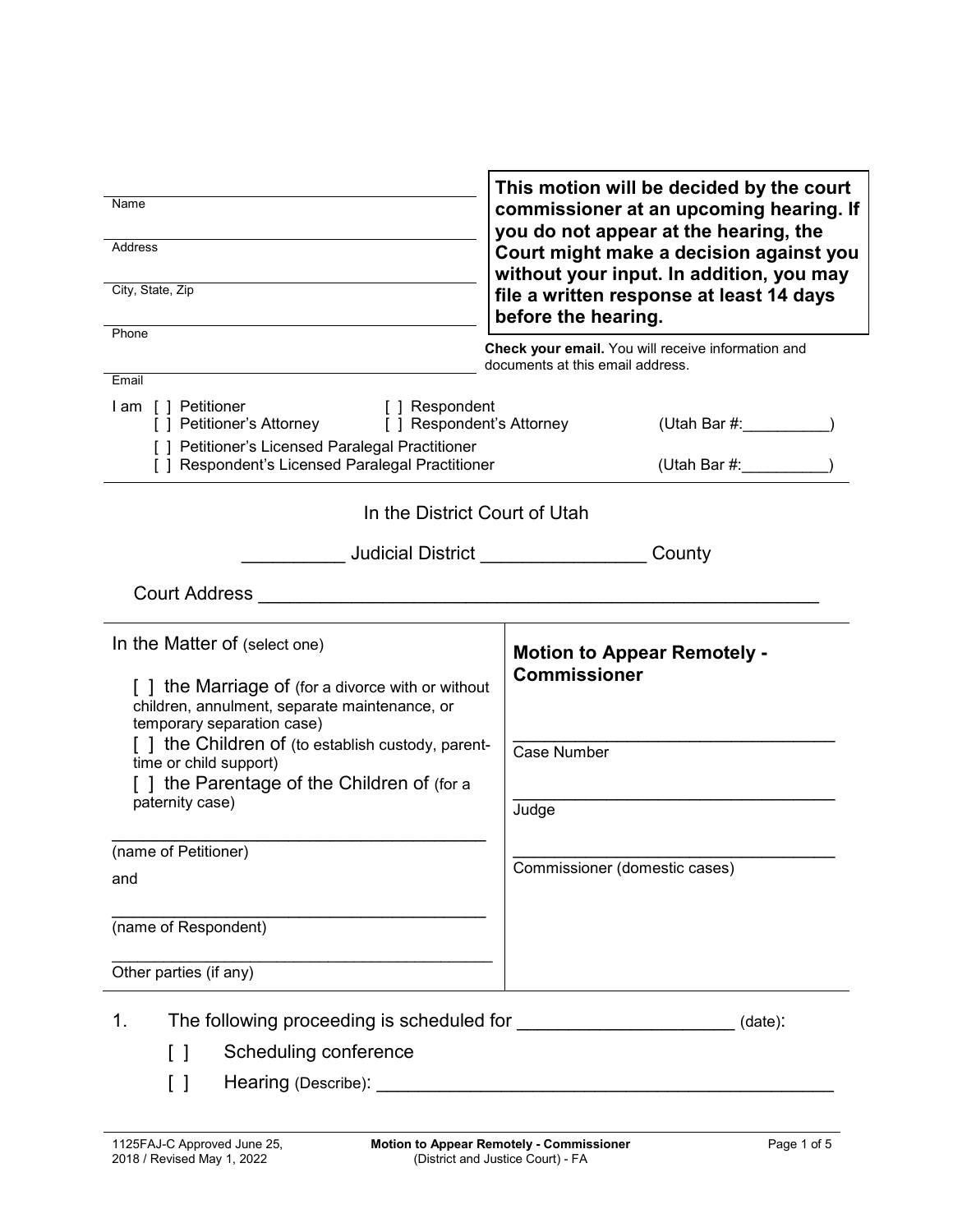- [ ] Evidentiary hearing
- [ ] Pre-trial conference
- [ ] Trial
- [ ] Other (Describe):
- 2. I ask that the following people be allowed to participate from a location other than the courtroom (Choose all that apply.):

|        | Plaintiff/Petitioner:            | (name) |
|--------|----------------------------------|--------|
| $\Box$ | Defendant/Respondent:            |        |
|        |                                  | (name) |
| $\Box$ | Plaintiff/Petitioner's Attorney: |        |
|        |                                  | (name) |
| $\Box$ | Defendant/Respondent's Attorney: |        |
|        |                                  | (name) |
|        | Witness:                         | (name) |
|        | Other:                           | (name) |
|        |                                  |        |

- 4. I ask the person be allowed to participate by (Choose one.):
	- [ ] Telephone
	- [ ] Video conferencing arranged by: \_\_\_\_\_\_\_\_\_\_\_\_\_\_\_\_\_\_\_\_\_\_\_\_\_\_\_\_\_\_\_\_
	- $\begin{bmatrix} \phantom{a} \end{bmatrix}$  Other (Describe):
- 5. [ ] The attorney and client will be able to communicate confidentially by: (Complete only if the person appearing remotely is an attorney or a person represented by an attorney.)
- 6. The person appearing remotely will have access to documents, photos and other things presented in the courtroom by:

<sup>3.</sup> I ask this because: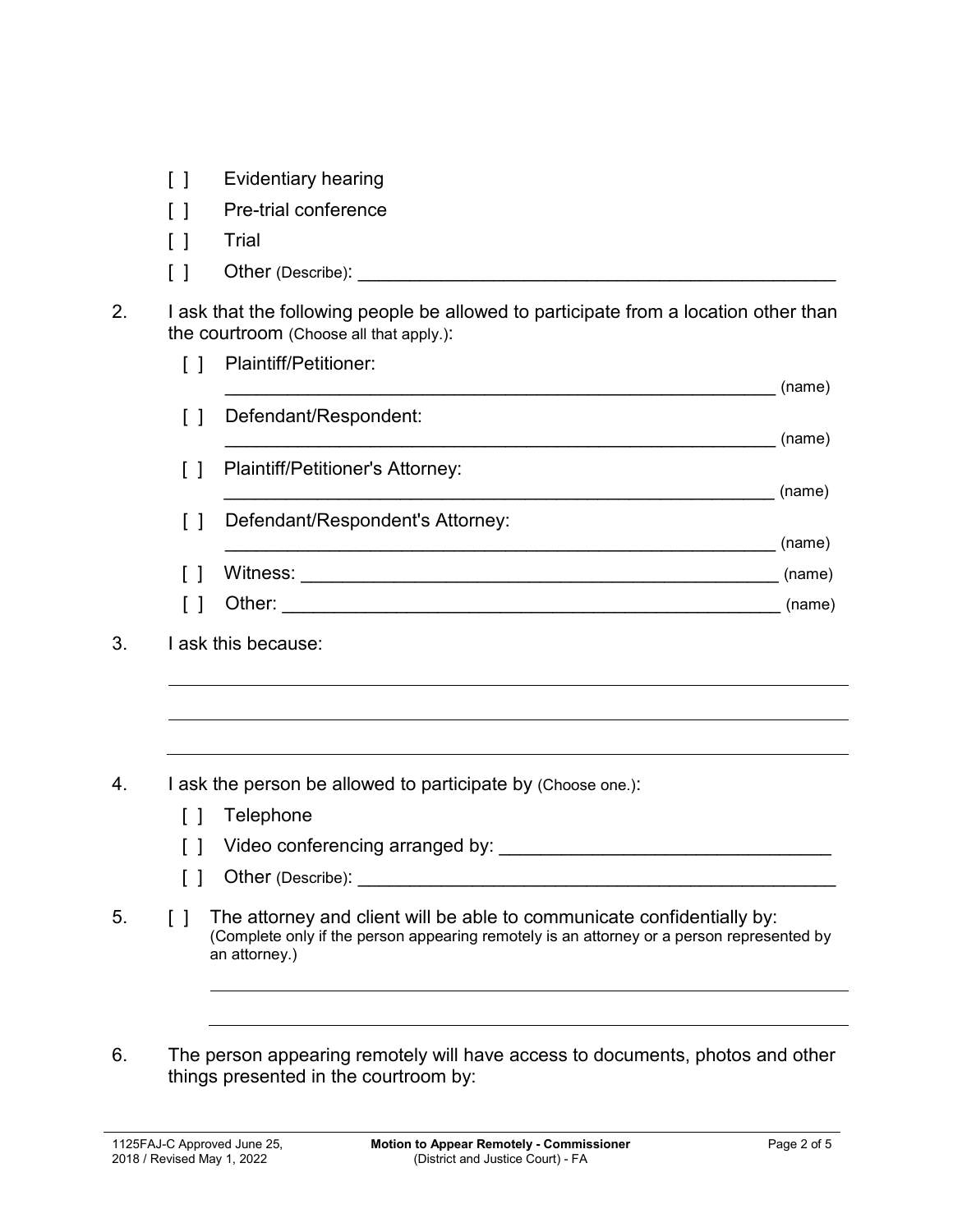- 7. A spoken or sign language interpreter: (Choose one.)
	- [ ] is not required by the person appearing remotely.
	- [ ] is required by the person appearing remotely.
- 8. The remote appearance will not interfere with making a verbatim record of the hearing.

## **Plaintiff/Petitioner or Defendant/Respondent**

I declare under criminal penalty under the law of Utah that everything stated in this document is true.

| Signed at |  | (city, and state or country). |  |
|-----------|--|-------------------------------|--|
|           |  |                               |  |

Signature ► Production Designature → Production Designation Designation Designation Designation Designation Designation Designation Designation Designation Designation Designation Designation Designation Designation Desig **Date** Printed Name

### **Attorney or Licensed Paralegal Practitioner of record** (if applicable)

Signature ► **Date** 

Printed Name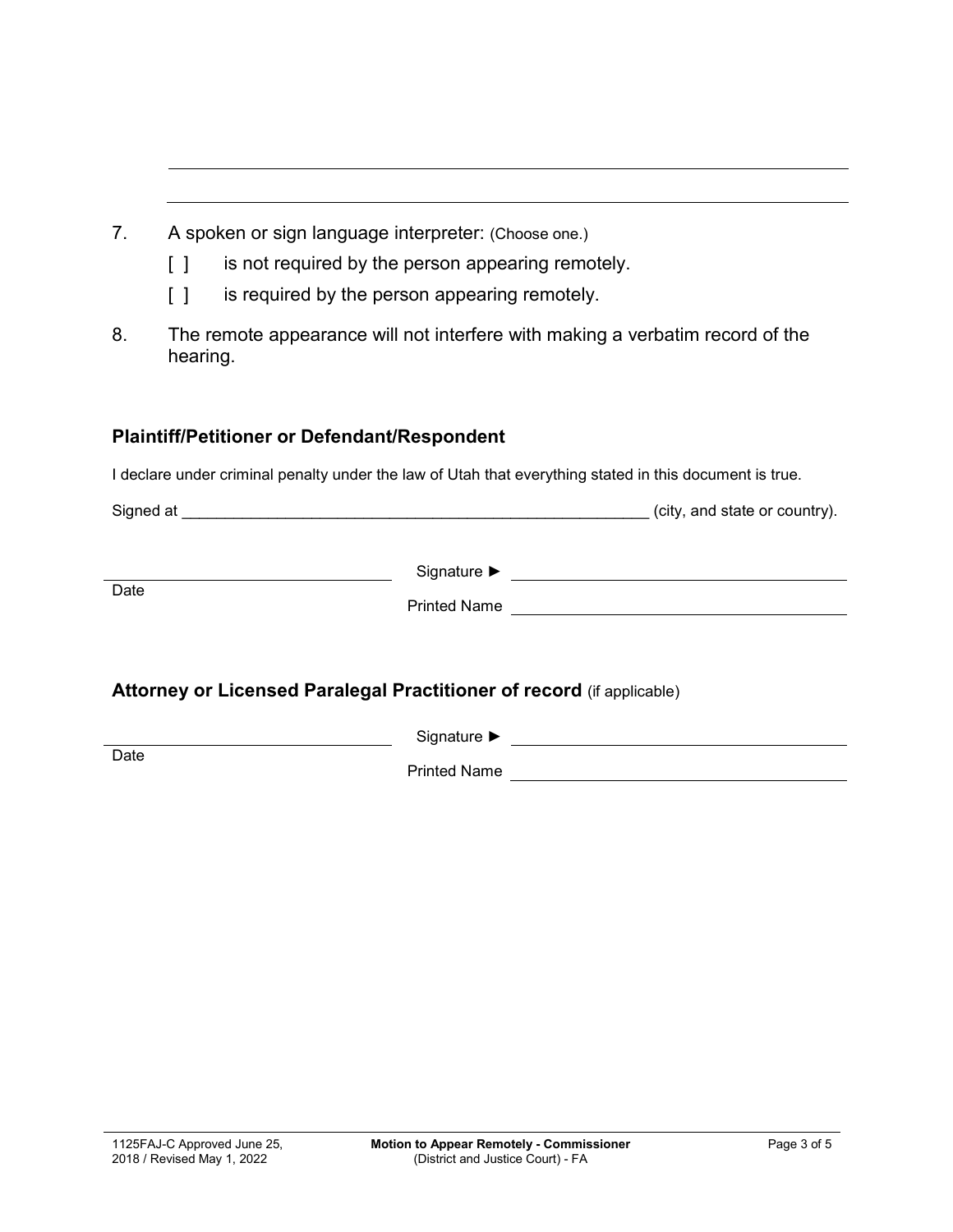### **Notice to responding party**

You have a limited amount of time to respond to this motion. In most cases, you must file a written response with the court and provide a copy to the other party:

- within 14 days of this motion being filed, if the motion will be decided by a judge, or
- at least 14 days before the hearing, if the motion will be decided by a commissioner.

In some situations a statute or court order may specify a different deadline.

If you do not respond to this motion or attend the hearing, the person who filed the motion may get what they requested.

See the court's Motions page for more information about the motions process, deadlines and forms: utcourts.gov/motions



Scan QR code to visit page

# **Finding help**

The court's Finding Legal Help web page (utcourts.gov/help) provides information about the ways you



Scan QR code to visit page

can get legal help, including the Self-Help Center, reduced-fee attorneys, limited legal help and free legal clinics.

#### **Aviso para la parte que responde**

Su tiempo para responder a esta moción es limitado. En la mayoría de casos deberá presentar una respuesta escrita con el tribunal y darle una copia de la misma a la otra parte:

- dentro de 14 días del día que se presenta la moción, si la misma será resuelta por un juez, o
- por lo menos 14 días antes de la audiencia, si la misma será resuelta por un comisionado.

En algunos casos debido a un estatuto o a una orden de un juez la fecha límite podrá ser distinta.

Si usted no responde a esta moción ni se presenta a la audiencia, la persona que presentó la moción podría recibir lo que pidió.

Vea la página del tribunal sobre Mociones para

encontrar más información sobre el proceso de las mociones, las fechas límites y los formularios:



Para accesar esta página escanee el código QR

Para accesar esta página escanee el código QR

utcourts.gov/motions-span

#### **Cómo encontrar ayuda legal**

La página de la internet del tribunal Cómo encontrar ayuda legal (utcourts.gov/help-

# span)

tiene información sobre algunas maneras de encontrar ayuda legal, incluyendo el Centro de Ayuda de los Tribunales de Utah, abogados que ofrecen descuentos u ofrecen ayuda legal limitada, y talleres legales gratuitos.